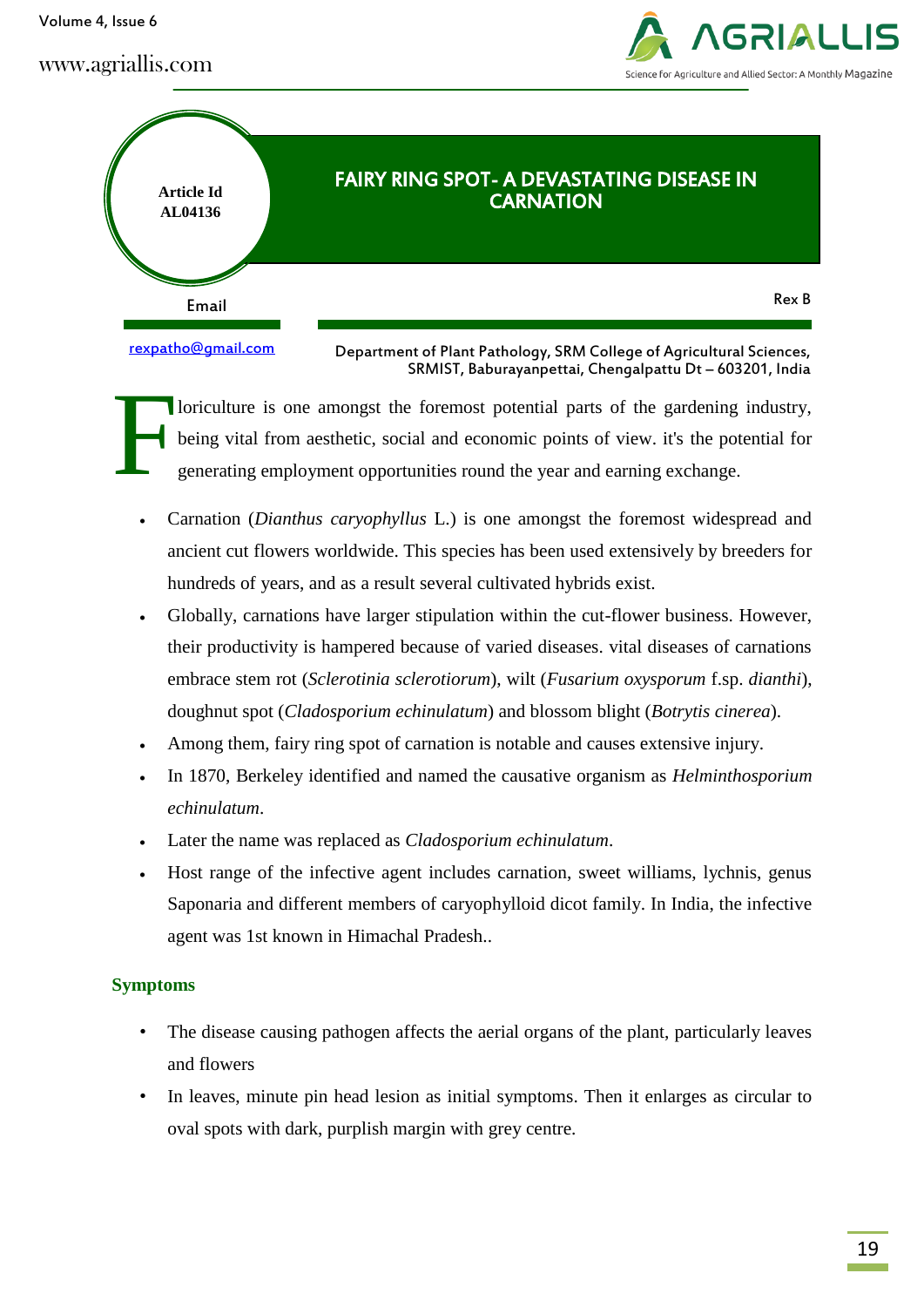



### **Fairy-ring Leaf Spot Symptoms on Leaves and Flower**

- During rainy seasons, dark brown, spore mass was observed at the centre of the spot.
- Under extreme conditions, the spots coalesce, causing the plant to completely dry up.
- Typical dots on the calyx, epicalyx, leaf, and petiole of all plant components.
- A severe calyceinfection affected the quality of marketable flowers.
- The disease was called 'fairy ring' spot because of the brownish growth in the form of dull and dark bands.
- The spots' edges were distinct and purple to dark purplish.
- In severe situations, the spots clump together, causing the entire plant to blight and die, resulting in significant losses.

#### **Pathogen**

- Fairy ring spot *Cladosporium echinulatum*
- Teleomorph: *Mycosphaerella dianthi*
- Conidiophore brown, thick-walled, geniculate with granulation
- Conidia yellowish brown, 1–4 septated, broadly ellipsoidal to cylindrical or soleiform, echinulated conidia with basal bulbous cell.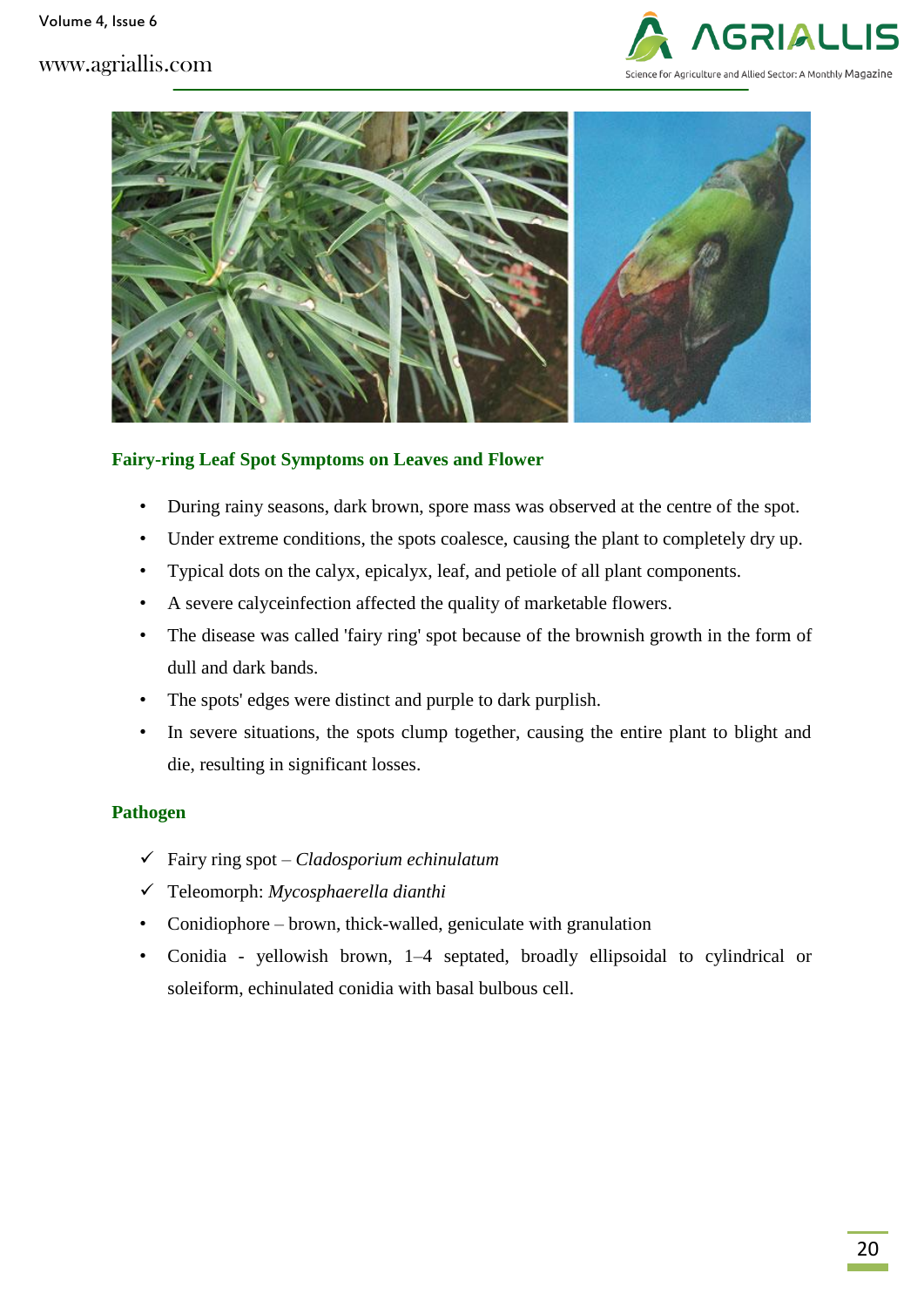



- a. Geniculate conidiophores;
- b. Geniculate conidiophore bearing yellowish brown, soleiform conidia;
- c. Echinulate conidia;
- d. Germinating conidia.

#### **Spread and Survival**

 Conidia are spread by wind, cultural practices, workers, diseased plants, or infected harvest residues

#### **Epidemiology**

• It is increased by high humidity during wet weather or wet leaves in greenhouses.

#### **Management**

- Regulating condensation in greenhouses, utilising ventilation and heating judiciously, and irrigating only in the morning would help to reduce the disease.
- For disease management, removing senescing and dead plant tissue that provides a ready substrate for *Cladosporium* sporulation.
- Mancozeb is a contact and preventative fungicide that prevents spore germination.
- Tebuconazole, propineb, captafol, zineb, tricarbamix, chlorothalonil, and triforine are examples of fungicides.
- Bioagent: *Bacillus amyloliquefaciens*, which is beneficial against carnation fairy ring spot.